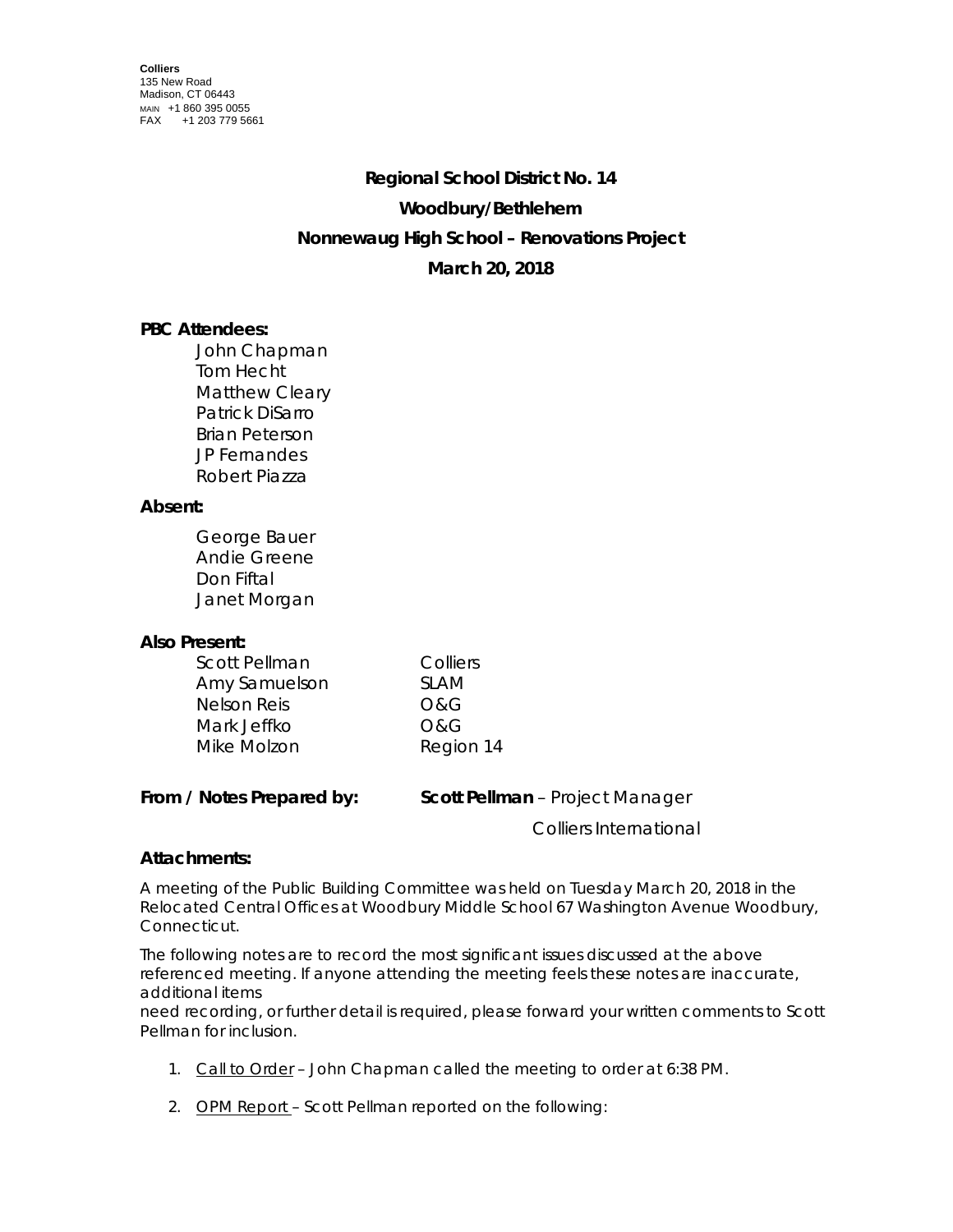- **Phase1Construction update** Phase 1 is complete; the certificate of substantial completion has been issued and the phase 1 costs have been folded into the GMP.
- **Phase 2 Construction Update** The temporary walls have been erected and the duct work cut offs for the phase 1 work are almost completed. The contractor discovered return air ducts below the slab that are currently being coordinated for termination. There was a conference call earlier today to discuss air testing and the sensitive equipment that is involved in the air monitoring once the abatement begins. The maintenance staff will try and eliminate dust creation from the hours of 3:00 to 11:00 to avoid false readings in the equipment. The Environmental Engineer from Langen walked the project with the State DPH coordinator this afternoon. The locker relocation cost has been reviewed and came in at \$6,882.
- **GMP Approval** The GMP was distributed to the committee last week along with a summary of the numbers. In addition, Colliers provided a budget analysis of the original control budget to the proposed GMP. The overall project contingency has increased. There was a savings in the construction cost along with a rebalancing of soft costs to reflect the current project status.

John Chapman requested a risk register – what is being done to Mitigate. O&G keeps a detailed track of all issues and Colliers keeps a planned but not contracted list as well. The running track is a hanging chad and will need to be reviewed in the near future.

Nelson Reis stated that there is time for review of the track.

Amy Samuelson will do a presentation on the alternative  $2<sup>nd</sup>$  floor quard rail. The contractor stated that they will provide the specified material if the alternate is not acceptable. The railing is included in the GMP. If it was not accepted it would be a negative change order. Amy passed around the sample piece of railing from BOK, the final guard rail panel will be 48" high section.

#### **John Chapman made a motion to approve the Guaranteed Maximum Price Amendment dated March 12, 2018 from O&G industries for a total GMP of \$51,259,629. Seconded by JP – discussions - unanimous**

• **Approval of Application and Certificate for Payment #7** - Unfortunately this month's application for payment was delayed due to O&G's focus on the GMP and was not provided to the finance subcommittee prior to this meeting. Application #7 has been modified to include the phase 2 work and reflects the approved GMP. The application for payment has been reviewed by Colliers construction representative along with SLAM's construction administrator and has been signed by the architect. A good portion of the application is for site work and permitting fees. O&G will review the details with the committee.

Nelson Reis reviewed the payment application by line item explaining the charges that included permit fees, bonds, site contracting and temporary drywall partitions. Once the temporary parking lot construction is complete the contractor's efforts will move to the gym parking lot. The fee for phase 1 work was reviewed. Some trade retainage is 7% because of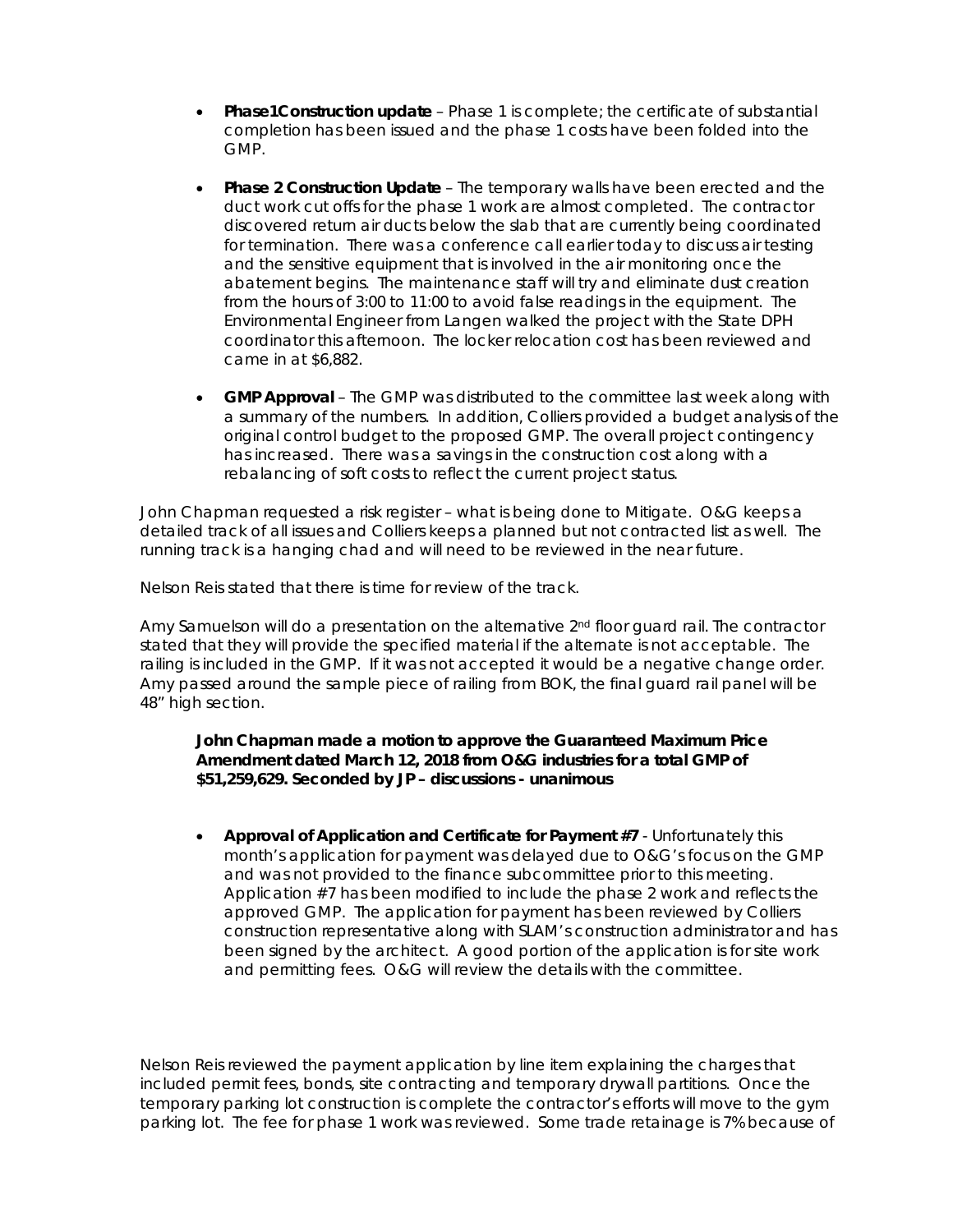CHRO requirements and the 2% is held for the set aside goals. There are a few trades that do not require set asides.

Robert Piazza from the finance subcommittee stated that he has no problem recommending payment but wants more time next month to review the application. Nelson Reis stated that the next draw will be in the finance subcommittees hands by the  $5<sup>th</sup>$  of the month.

#### **Motion by John Chapman to approve the Application for Payment #7 dated 2/28/2018 for a total of \$566,918.84 seconded by Robert Piazza – discussions unanimous**

• **PCO # 33** – As part of the mechanical investigations for implementing the construction phasing, O&G directed the mechanical contractor to do some planning and investigative work along with collecting pre-demolition balancing data. This PCO has been around for a while and discussed with the finance subcommittee, it was originally over \$17,000 and has been reduced to \$13,250. The balancing work completed will be utilized to re-balance the ventilation system that is affected by the phase 2a construction sequence. As this effort was directed by O&G they have agreed that the invoice should come out of the projects GMP contingency.

#### **Motion by John Chapman to authorize O&G Industries to process PCO 033 from the GMP Contingency for a zero-change order to the project contingency. Seconded by JP Fernandes – discussions - unanimous**

- **Phase 3 FF&E**  The design team received some comments from the State that are currently being coordinated.
- 3. Architects progress update Amy Samuelson
	- **Phase 2 -** We have already talked about the railing and the FF&E process.
	- **Septic permit –** SLAM is working with O&G to get approvals from the local department of health (Pomperaug Health District) The site contractor Richards Corporation went to the health district for a permit but the system size is above the threshold for their review and it is a State issue. DEEP is the regulatory agency that provides the approvals. Neil Lustig from PHD requested seeing the approval letters from DEEP. All requirements are in place and SLAM will provide copies of all approvals as requested. Slam is coordinating with Wayne McAllister to locate one of the original approvals. DEEP is just being advised by the design team as the discharge is not changing.

John Chapman stated that the contractor should check on what permits are in place, Nelson stated that they should have come to them first.

Amy Samuelson stated that she is communicating with PHD

- **Phase 3** No further updates at this time.
- 4. Construction Manager Update Nelson Reis Project Manager